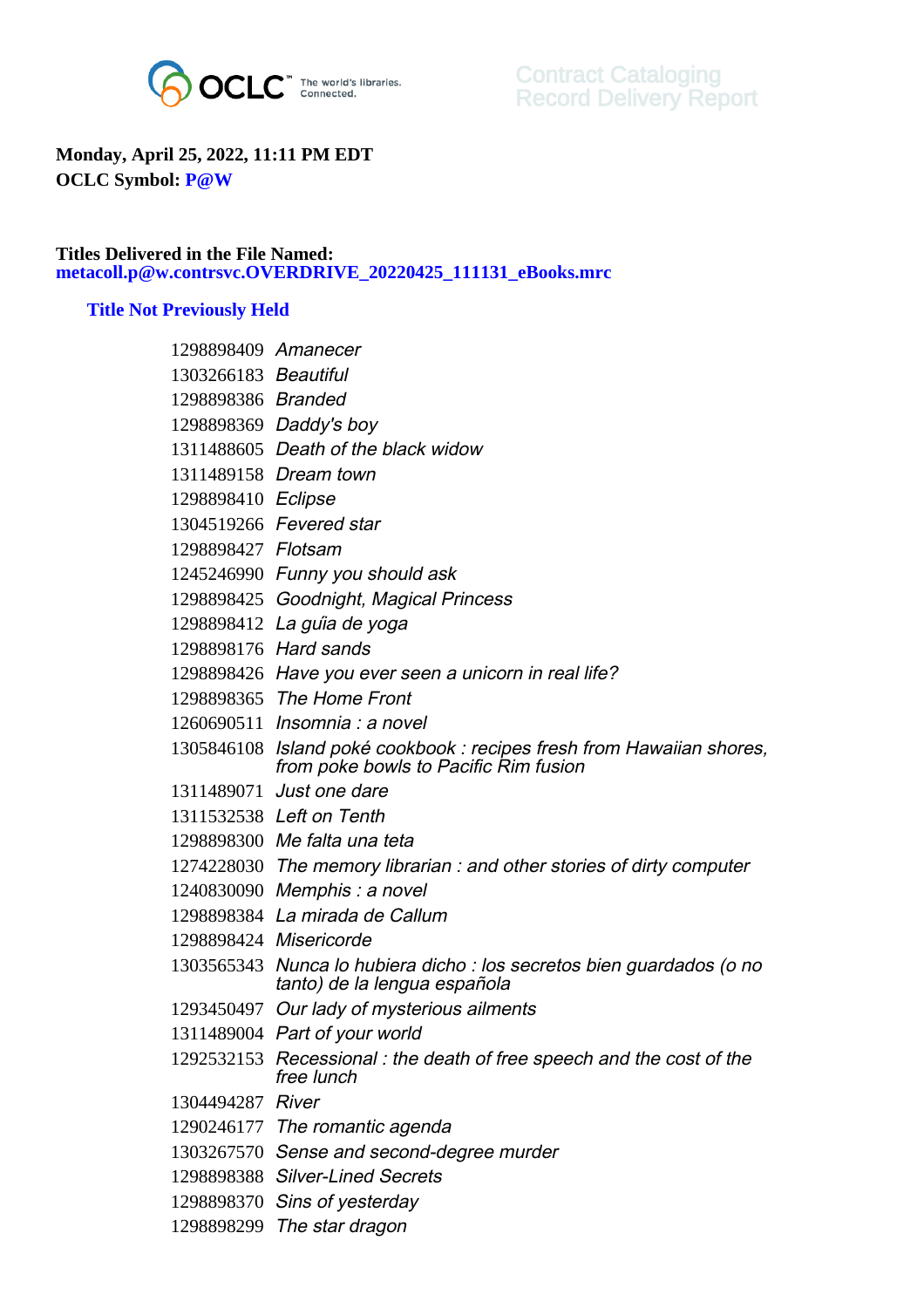1310686511 Stiletto sisterhood 1298898371 Ties that bind 1255402475 Treble at the jam fest 1298898366 Under Glass and Stone 1298898301 Veo veo figuras